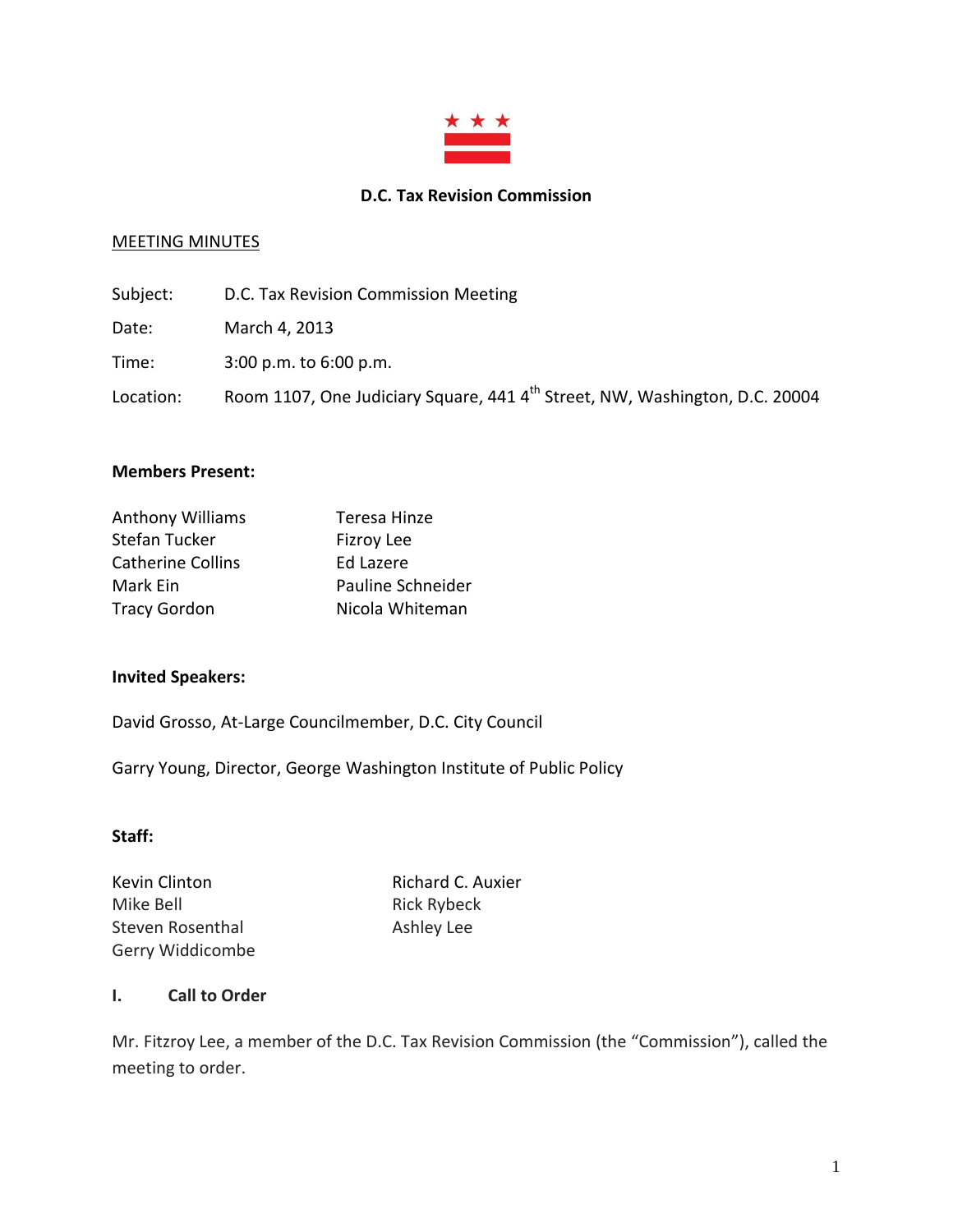## **II. Approval of Minutes**

The minutes from the Feb. 4, 2013 Commission meeting were approved without amendment.

#### **III. Testimony of Councilmember David Grosso**

Mr. Kevin Clinton welcomed Councilmember David Grosso to the meeting. Mr. Grosso, a current member of the D.C. City Council who previously worked for both Rep. Eleanor Holmes Norton and Councilmember Sharon Ambrose, thanked the Commission for the invitation to speak and stated that he actively follows their work and appreciates the commissioners' commitment to improving the District. He stated his motivation as a councilmember is to ensure that the budget of the District is competitive with neighboring jurisdictions and that D.C. is an attractive place to live and start a business—and he hopes the Commission contributes to this goal. Furthermore, Mr. Grosso stated his preference that projects such as the Commission are created every five years to ensure the District is always on the right path and never stuck with inefficient fiscal policies. These self-examinations, he said, are needed before any discussion of raising or lowering taxes. Mr. Grosso encouraged the Commission to ask questions about tax fairness and equality, but also deliver recommendations that the Council can act on. He reported that he understands such recommendations do not come free of cost, and has therefore asked that some of the recent budget surplus be set aside to assist with the implementation of the Commission's tax proposals. Mr. Grosso concluded his remarks by asserting that the D.C. government must ultimately focus on rethinking and expressing the intent behind its decisions so that the city can focus on goals and not just outputs.

Following Mr. Grosso's comments Ms. Nicola Whiteman asked if the councilmember had specific priorities he wanted the Commission to consider. Mr. Grosso said that he hopes the Commission's examination is broad but also quick so that its work engenders a needed debate about tax policy on the Council. Additionally, he stressed the need for a detailed and transparent process so that the Council can see both what the Commission concludes and how it reached those decisions. Ms. Catherine Collins asked if Mr. Grosso received any feedback on his proposal to set aside some of the surplus for the Commission's recommendations. Mr. Grosso stated that the reception has been positive and that the Council is enthusiastic about engaging with the Commission. In response to a question from Ms. Tracy Gordon about the spending side of the budget equation, Mr. Grosso presented a preference—for all matters related to the budget—for as much information as possible so that Council decision are guided by evidence. Mr. Grosso was thanked by Mr. Anthony Williams for sharing his time and thoughts.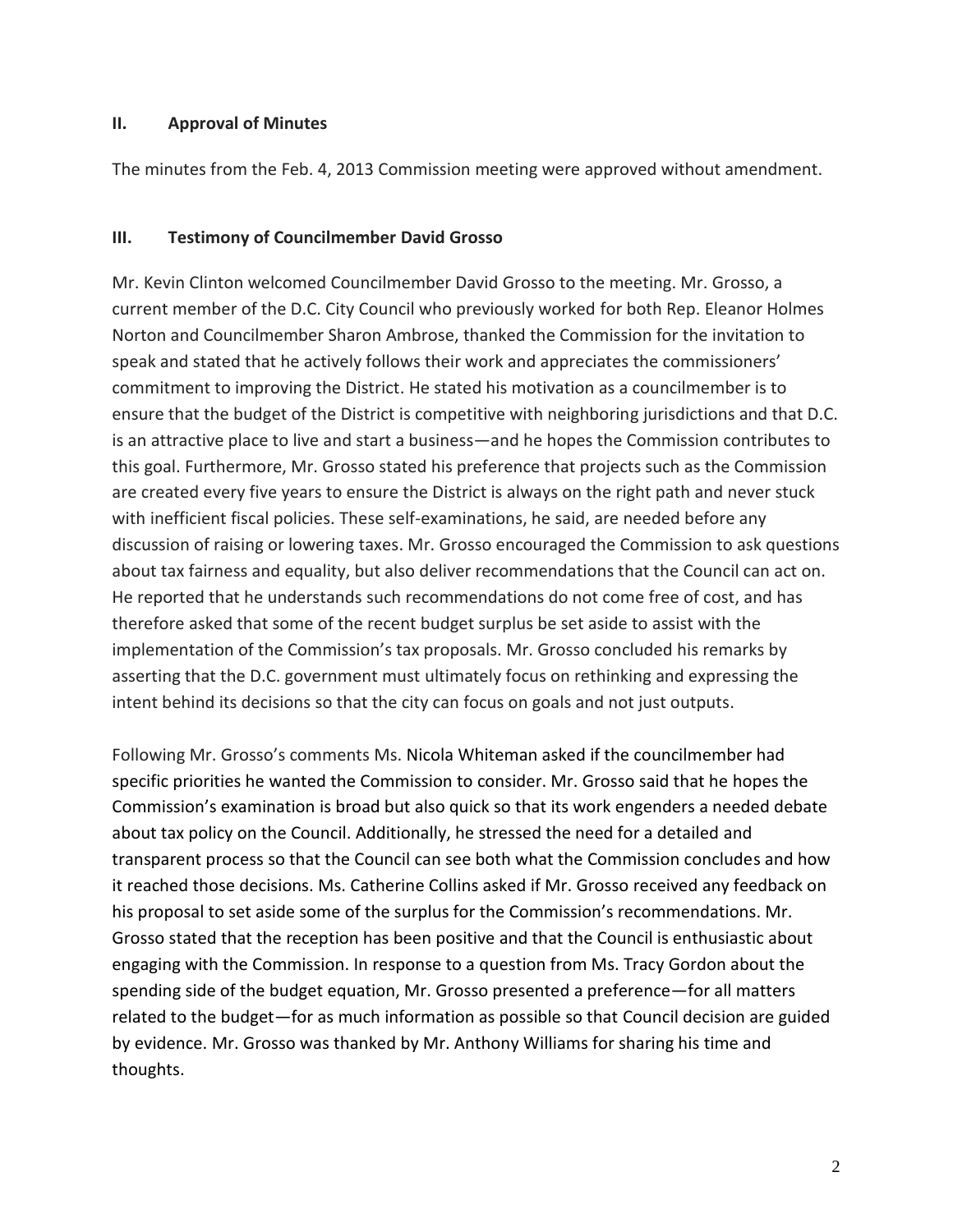## **IV. Presentation: Economic Competitiveness of the District of Columbia**

Mr. Williams then welcomed Mr. Garry Young, director of the George Washington Institute of Public Policy, to present the findings of a report—commissioned by the Office of the Chief Financial Officer in 2008—on the economic competitiveness of the District. Mr. Young began by noting that while the Washington metro region experienced dramatic economic growth over the past 20 years (and especially robust employment growth) that the District has not always shared in that growth. In fact, the city's population only recently returned to levels seen in the early 1990s, and job growth has also been stunted. Mr. Young said the remainder of his presentation focused on highlighting what factors effect such "center city" growth. He first noted that there is little research on this subject as most focus is given to regions and not cities—mostly because the former and not the latter encompass an economy. For example, the Washington metro region (and not D.C.) is classified as an economy because numerous people live in one jurisdiction with the region (D.C., Maryland or Virginia) and work in another, and therefore the jurisdictions economies are intertwined. This complicities politics, however, as policies are set in the individual political jurisdictions and not the region. Furthermore, firms make two decisions when considering where to locate: 1) what region of the country to locate (affected by inputs such as climate and transportation infrastructure); and once that decision is made 2) where to locate specifically with a region. The latter question was the focus of Mr. Young's study and presentation.

Mr. Young's research pointed to a few factors that substantially affect the growth of employment within a center city. The first is regional growth: a city in the middle of a growing region is going to have more job creation than a city in a depressed regional economy. Mr. Young stated this should not be surprising, but it emphasizes that D.C. should be concerned with getting its share of growth and not so much besting its neighbors. More specifically, Mr. Young noted that growth in the science and technology sector is positive for center-city growth while a growing manufacturing sector does not have a positive impact on center-city growth. Low property crime is also related with center-city growth but violent crime apparently does not have a strong relationship (although, Mr. Young stressed this is not an endorsement for ignoring such crime). Mr. Young said that high taxes also had a negative relationship with center-city employment growth. (Taxes in his study are measured in the aggregate and no attempt to measure "efficient taxation" was made.)

One area that did not have a positive or negative effect in the model was public services. Mr. Young said he did not "believe this conceptually" as such an input is incredibly difficult to measure. The study had merely used expenditure totals as there is no way to quantify a "quality" public service. (The study did remove transfer payments from the total.) One area his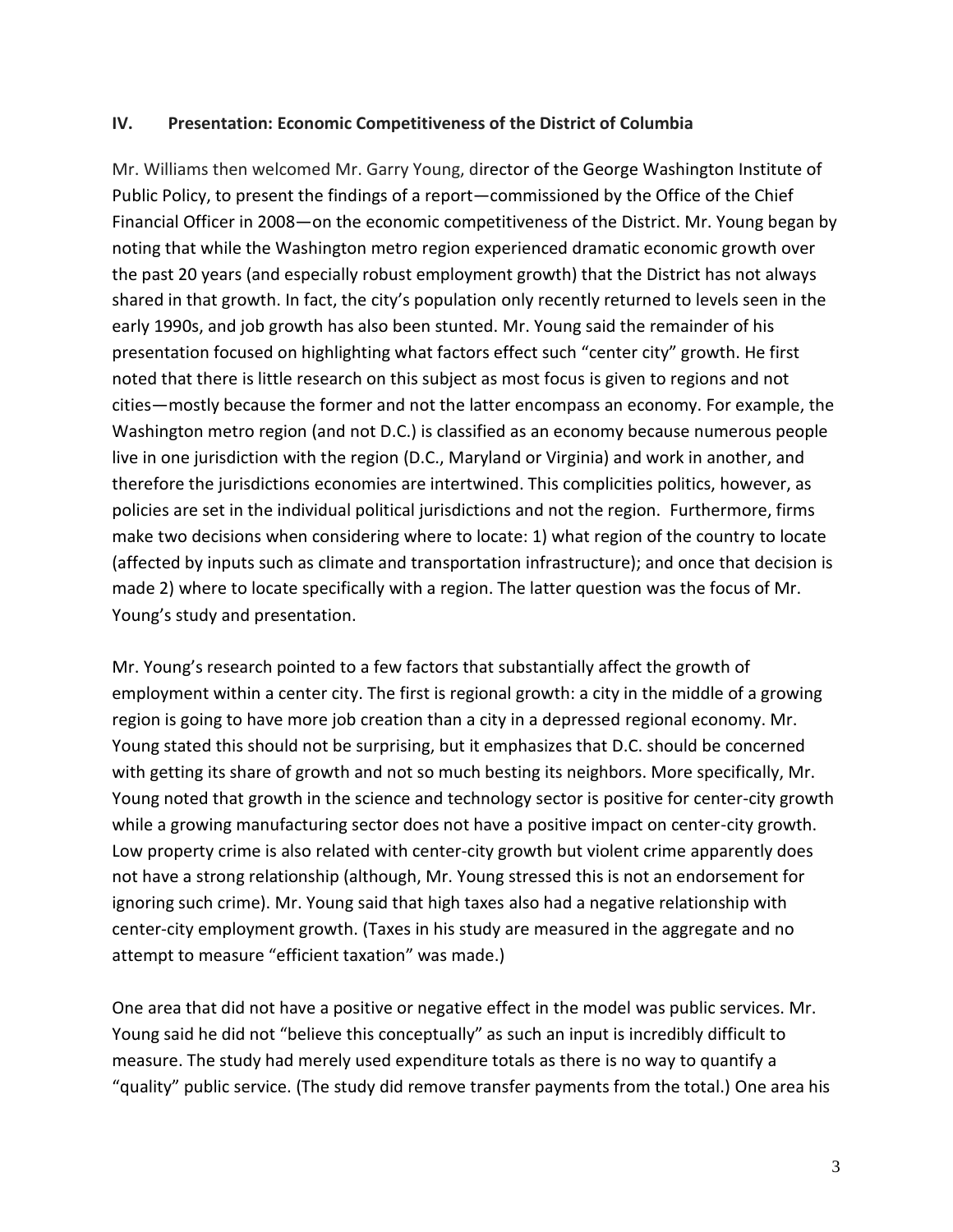study completely ignored was regulation, as there is no way to test this across time and cities. Mr. Young noted that surveys have found that cities with the perception (true or not) of a burdensome regulation environment are avoided by firms. Mr. Young said such regulations essentially act as a tax (taking time and money) to these firms. Mr. Young concluded his comments by explaining a dynamic simulation his team had conducted to project what effect inputs have on future employment growth. He found that D.C. will see strong employment growth if the region's growth remains strong. The city also must avoid returning to the property crime rates seen during the 1990s if it wants to enjoy employment growth. Finally, he said that taxes do not have much effect on future employment growth. He said every CEO will assert that lower taxes are extremely important but ultimately they are not as important as often presented.

Mr. Williams opened questions by asking if culture and self-section play any role in economic competition. Mr. Young said evidence of this is more anecdotal but probably true. He pointed to the recent growth of cities across the country—in varied regions—as an example. Mr. Williams asked that if high taxes are inherent in D.C. should the city stop trying to compete with Virginia on tax rates. Mr. Young said there are certainly circumstances in place that limit the District's ability to lower taxes and that it may benefit the city to compete on issues other than taxes. Mr. Ed Lazere asked if federal government jobs, given their prominence in the region, were factored into the model. Mr. Young said all government employment was factored in, so this input was seen across the country but it just happens to have more influence in the Washington region. He also warned that this was not a sector set for future growth. Mr. Mark Ein noted that taxes, beyond being a payment, can be a signal to firms about how businessfriendly a region is. Mr. Young conceded the point but said it is something beyond the scope of his study. Mr. Ein also noted that the process for decisions about taxation can send a signal almost as important as the actual policy. In response to a question about the study's structure, Mr. Young stated that no matter how well D.C. does with job growth that it cannot grow faster than the region. Mr. Williams and Mr. Ein both disagreed with this assertion. After Mr. Young cleared up a few more questions regarding the study's methodology Mr. Williams thanked him for sharing his expertise with the Commission.

# **V. Commission Business**

Mr. Williams then noted that the remainder of the meeting would be dedicated to Commission business. The first order of business was announcing that Mr. Kevin Clinton is stepping down as the Commission's executive director to pursue a full-time position with the Federal City Council. Mr. Williams noted that Mr. Clinton is one the finest appointments he has ever made and several other commissioners joined the chairman in thanking Mr. Clinton for his service to the Commission. Mr. Gerry Widdicombe was then introduced as the next executive director of the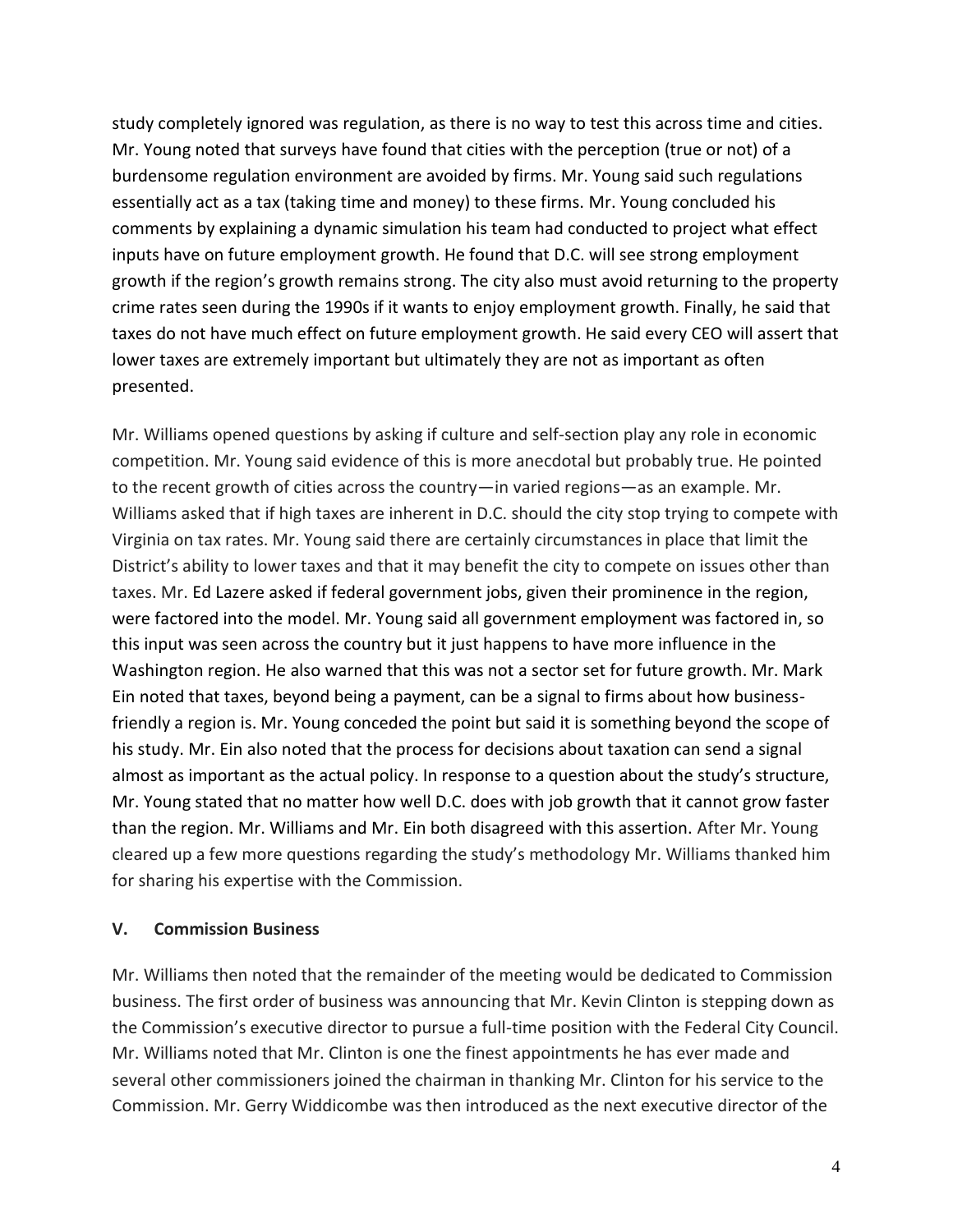Commission. Mr. Williams noted the Mr. Widdicombe comes to the Commission with extensive experience and knowledge of the District. There was a motion to approve his appointment and it was carried by the full Commission.

Mr. Clinton then provided an update of the Commission's agenda going forward. He noted that the staff is attempting to balance external and internal research and thanked Mr. Lee for the contributions of the Office of Revenue Analysis to this effort. He also individually thanked all the presenters who previously addressed the Commission. Mr. Clinton outlined the schedule going forward by highlighting scheduled presentations in April, May and June and scheduled dates for deliberations in July, August and September. (Note: The full schedule is attached to this document.)

Mr. Williams then asked the members how the Commission can ensure its recommendations are implemented and what role public opinion should play. Ms. Pauline Schneider responded that the Commission's recommendations—while crafted with public input—should focus on best practices and not public opinion. Ms. Gordon added that it is the job of the Commission to craft not sell recommendations, but that the final report of the Commission should keep implementation in mind. Ms. Teresa Hinze and Ms. Collins noted that tax administration is one area where public engagement is needed as recommendations must ultimately be transparent, efficient and enforceable. After a brief discussion, Mr. Stephen Cordi, Deputy CFO for the Office of Tax and Revenue, volunteered to work with the Commission on administration issues as the Commission finalizes its recommendations. After Mr. William's expressed his desire to hand the Council recommendations that can be passed, Mr. Lazere and Mr. Ein discussed the need to present a range of recommendations, giving the Commission the flexibility to be both creative (getting smart ideas on record) and practical. There was then a brief discussion regarding the Commission's schedule, specifically over the summer, but no changes to the current schedule were made at this time.

Finally, Mr. Lazere noted that his organization, the D.C. Fiscal Policy Institute, had recently prepared a primer on the District's tax system which he made available to the Commission as a resource.

# **VI. Adjournment (Commission Chairman)**

Mr. Williams announced the meeting was adjourned.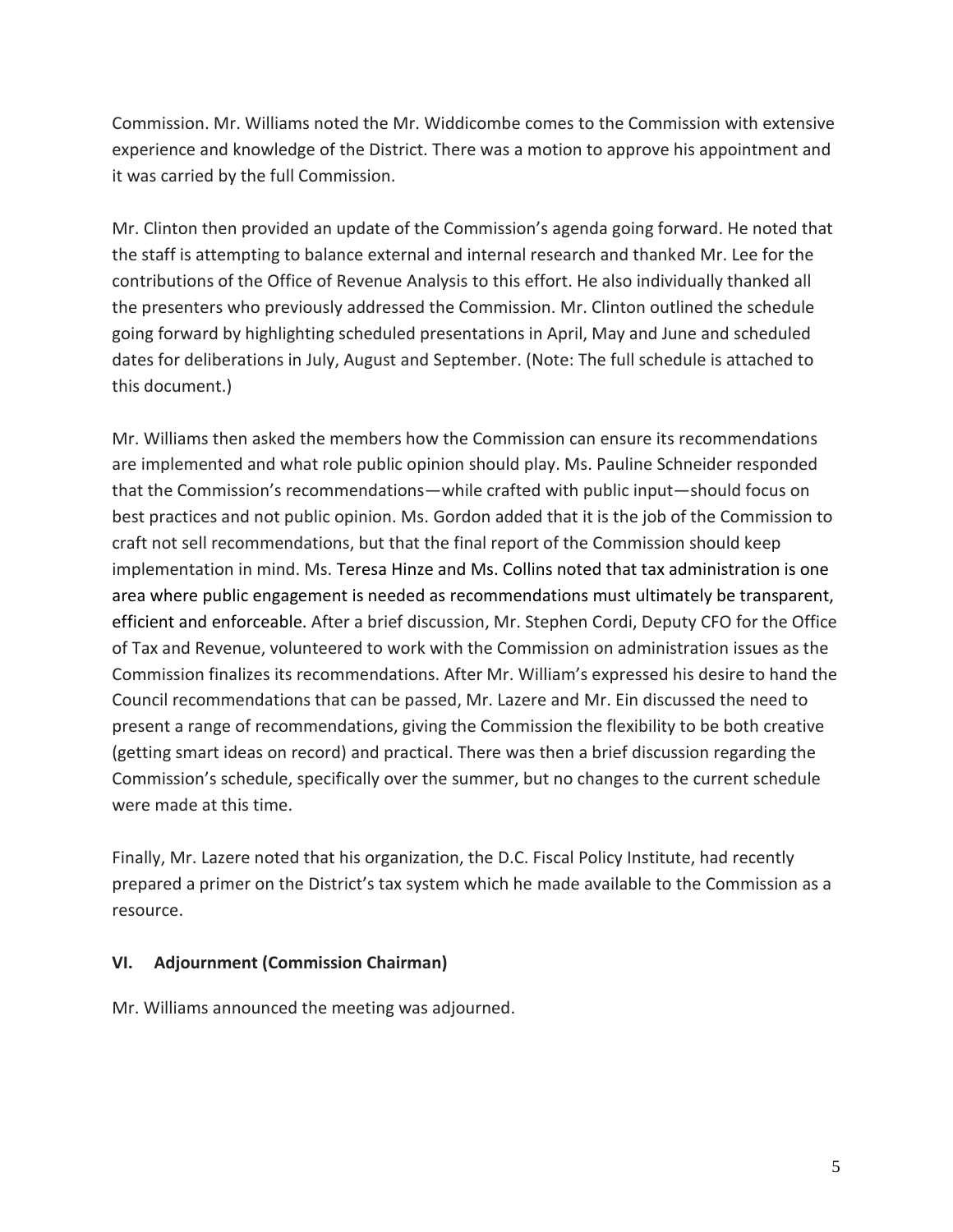# ATTACMENT 1: COMMISSION SCHEDULE

# **D.C. Tax Revision Commission**

*Meeting Schedule* 

| <b>Meeting Date</b> | Presenter                       | <b>Discussion Topic</b>                                           | <b>Completion</b> |
|---------------------|---------------------------------|-------------------------------------------------------------------|-------------------|
| October 1           | Yilmaz/TRC Staff                | D.C. Fiscal Structure incl Turnaround                             | X                 |
| October 1           | Swaim/TRC Staff                 | D.C. Revenue System                                               | X                 |
| October 1           | Spaulding/TRC Staff             | D.C. Operating and Capital Budget                                 | X                 |
| November 19         | Swaim/TRC Staff                 | The D.C. Economy and Tax Base                                     | X                 |
|                     | Members of the                  |                                                                   |                   |
| December 3          | Public                          | <b>Public Hearing</b>                                             | X                 |
|                     |                                 | Regional Economic Trends in the                                   |                   |
| January 7           | Stephen Fuller                  | <b>Washington DC Region</b>                                       | X                 |
| January 7           | Carol O'Cleireacain             | National State & Local Trends in Fiscal<br>Policy                 | X                 |
| January 7           | Jason Juffras                   | DC Tax Expenditure Report                                         | X                 |
|                     | <b>Robert Cline</b>             |                                                                   |                   |
| February 4          |                                 | Competitiveness of State Tax System                               | X                 |
| February 4          | Robert Zahradnik                | <b>State Tax Incentives</b><br>History of Economic Development in | X                 |
| February 4          | Jeffrey Oakman                  | DC                                                                | X                 |
| March 4             | <b>Garry Young</b>              | D.C.'s Economic Competitiveness                                   | X                 |
| April 1             | Sally Wallace                   | The D.C. Fiscal Architecture                                      |                   |
| April 1             | <b>Richard Auxier</b>           | <b>Tax Comparisons</b>                                            |                   |
| May 6               | [Norton Francis]                | <b>Business Franchise Taxes</b>                                   |                   |
| May 6               | [Robert Buschman]               | Individual Income Tax                                             |                   |
| May 6               |                                 |                                                                   |                   |
|                     | <b>Rick Rybeck</b><br>Mike Bell | Long Term Infrastructure<br>Introduction to the real property tax |                   |
| May 20              |                                 |                                                                   |                   |
| May 20              | David Sjoquist                  | <b>Residential Property Tax Caps</b>                              |                   |
| May 20              | Daphne Kenyon                   | <b>Property Tax Classification</b>                                |                   |
| June 3              | Latanya Brown-<br>Richard       | Demographics and Property Tax                                     |                   |
| June 3              | Mike Bell                       | <b>Exempt Properties</b>                                          |                   |
| June 3              | Rodney Green                    | Deed and Recordation Tax                                          |                   |
| June 17             | Mike Bell                       | <b>Property Tax Expenditures</b>                                  |                   |
| June 17             | Carol O'Cleireacain]            | <b>Tax Administration</b>                                         |                   |
| June 17             | [William Fox]                   | Sales Tax                                                         |                   |
| July 1              | Commission                      | <b>Deliberations</b>                                              |                   |
| July 15             | Commission                      | <b>Deliberations</b>                                              |                   |
| *July 29            | Commission                      | <b>Deliberations</b>                                              |                   |
| <b>August 5</b>     | Commission                      | <b>Deliberations</b>                                              |                   |
| *August 19          | Commission                      | <b>Deliberations</b>                                              |                   |